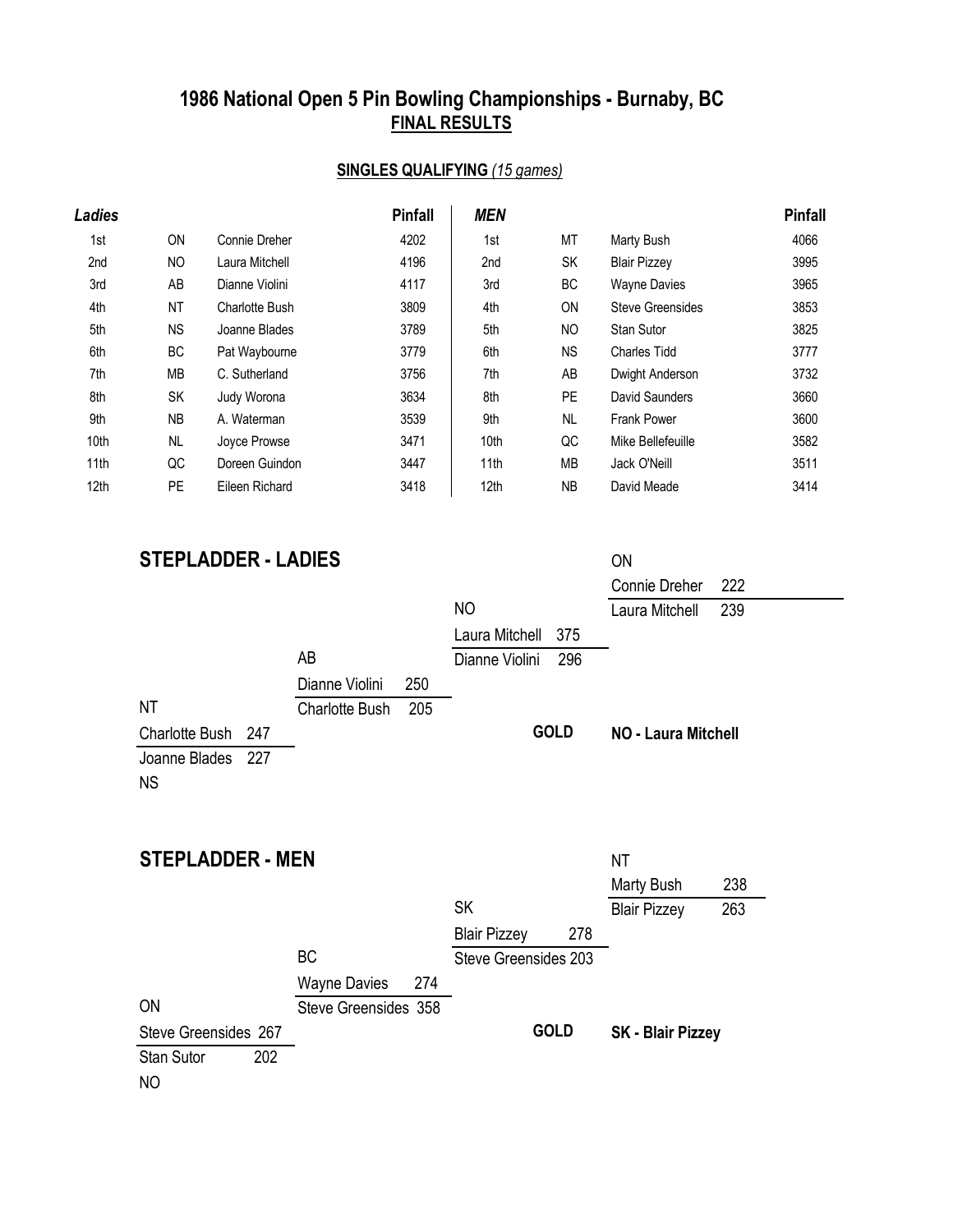## **FINAL RESULTS 1986 National Open 5 Pin Bowling Championships - Burnaby, BC**

| <b>Standing</b> | <b>LADIES</b><br><b>TEAMS</b> | <b>Points</b> |
|-----------------|-------------------------------|---------------|
| 1st             | Ontario                       | 97            |
| 2nd             | <b>British Columbia</b>       | 89.5          |
| 3rd             | Manitoba                      | 66.5          |
| 4th             | Saskatchewan                  | 65            |
| 5th             | Alberta                       | 64.5          |
| 6th             | Northern Ontario              | 61            |
| 7th             | Newfoundland                  | 50            |
| 8th             | Prince Edward Island          | 45.5          |
| 9th             | Northwest Territories         | 37            |

| <b>GOLD - ONTARIO</b> |     |               | <b>SILVER - BRITISH COLUMBIA</b> |                | <b>BRONZE - MANITOBA</b> |
|-----------------------|-----|---------------|----------------------------------|----------------|--------------------------|
| Susan Davies          | 243 | Jane Bachman  | 247                              | Donna Monchak  | 227                      |
| Connie Dreher         | 272 | Sandy Waage   | 258                              | Chris Monchak  | 213                      |
| Pat Mahoney           | 211 | Pat Waybourne | 251                              | Jan Gledhill   | 244                      |
| Sharon Worron         | 252 | Jackie Evers  | 219                              | Linda Schwartz | 215                      |
| Janice Askin          | 256 | Leota Valleau | 242                              | Eileen Kirton  | 228                      |
| Josie Tuck            | 249 | Cheri Nelson  | 223                              | Barb McMahon   | 248                      |

| 4th                  |     | 5th                 |                |                    |                         | 7th              |                     |  |
|----------------------|-----|---------------------|----------------|--------------------|-------------------------|------------------|---------------------|--|
| <b>SASKATCHEWAN</b>  |     |                     | <b>ALBERTA</b> |                    | <b>NORTHERN ONTARIO</b> |                  | <b>NEWFOUNDLAND</b> |  |
| Michele Fosty        | 239 | Gerry Anderson      | 221            | Lois Buckley       | 215                     | Shirley fagan    | 210                 |  |
| Jen Irvine           | 219 | Alvina Brettnell    | 233            | Hazel Eccleston    | 249                     | Genny Lee        | 217                 |  |
| Michele Simpsor      | 222 | Traudi Hesp         | 258            | <b>Wendy Burla</b> | 218                     | Darlene Myers    | 212                 |  |
| Mary Cunningha       | 228 | Jacque Flach        | 222            | Sherri Randle      | 232                     | <b>Ruby Myes</b> | 234                 |  |
| <b>Terry Stewart</b> | 230 | Janice Jensen       | 214            | Vicki Slater       | 201                     | Elaine Thorne    | 244                 |  |
| Josie Walters        | 221 | <b>Sherry Lesyk</b> | 243            | Leila Oja          | 198                     | Doreen Seaward   | 216                 |  |

| 8th                         |     | 9th                          |     |  |  |
|-----------------------------|-----|------------------------------|-----|--|--|
| <b>PRINCE EDWARD ISLAND</b> |     | <b>NORTHWEST TERRITORIES</b> |     |  |  |
| Barbara Richard             | 23  | <b>Charlotte Bush</b>        | 225 |  |  |
| Joan Denoon                 | 193 | Dixie Bezaire                | 228 |  |  |
| Doris Jenkins               | 229 | <b>Helen Warren</b>          | 201 |  |  |
| Darlene Demings             | 216 | Joyce Bryan                  | 203 |  |  |
| Auldin Arsenault            | 212 | Judy Sharp                   | 202 |  |  |
| Gail Martin                 | 181 | Carol DiPasquak              | 223 |  |  |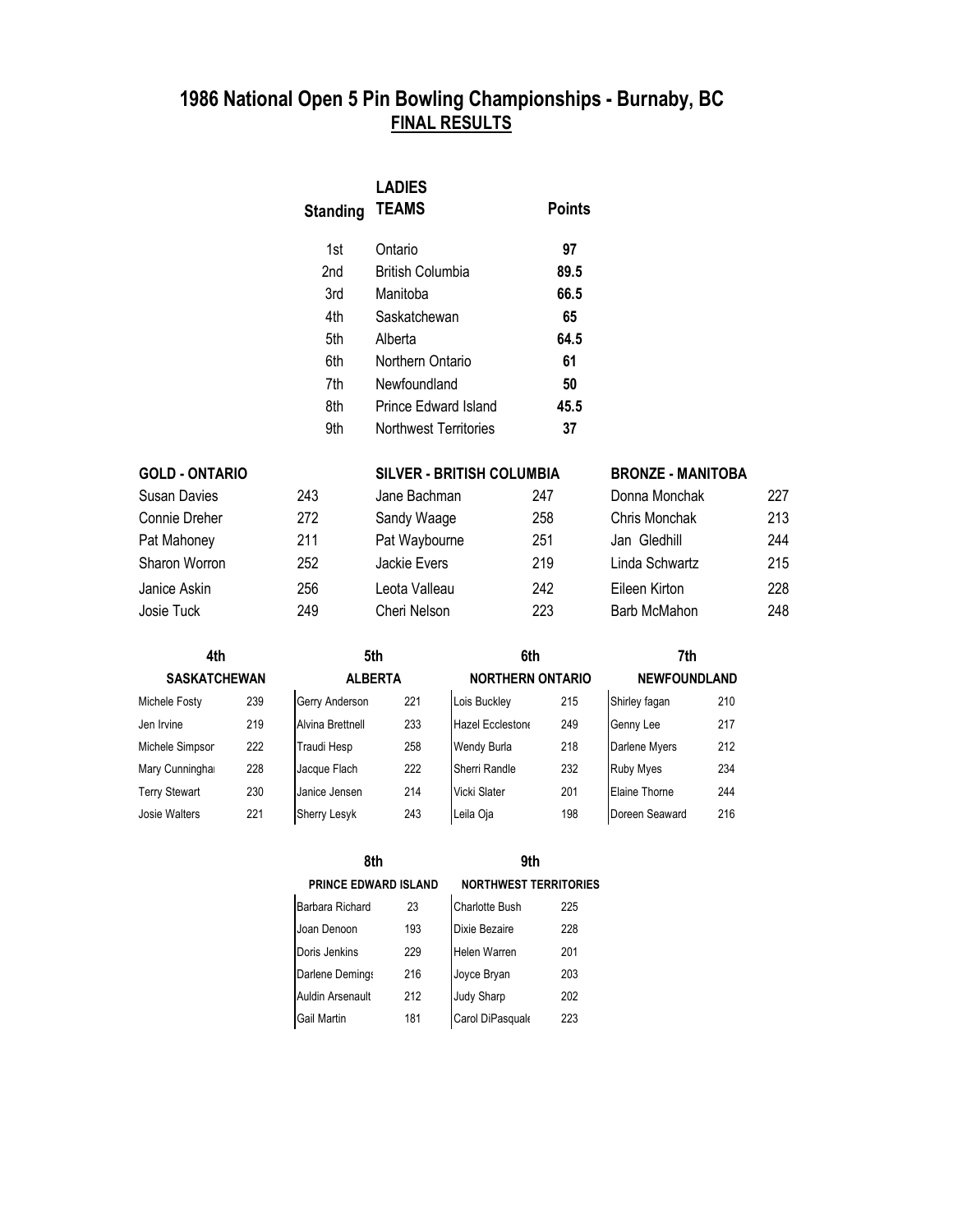## **1986 National Open 5 Pin Bowling Championships - Burnaby, BC FINAL RESULTS**

|                         | <b>Standing</b> | <b>MEN'S</b><br><b>TEAMS</b> | <b>Points</b>       |                                  |     |
|-------------------------|-----------------|------------------------------|---------------------|----------------------------------|-----|
|                         |                 |                              |                     |                                  |     |
|                         | 1st             | Ontario                      | 91                  |                                  |     |
|                         | 2nd             | Manitoba                     | 76                  |                                  |     |
|                         | 3rd             | <b>British Columbia</b>      | 71                  |                                  |     |
|                         | 4th             | Northern Ontario             | 65                  |                                  |     |
|                         | 5th             | Newfoundland                 | 62                  |                                  |     |
|                         | 6th             | Saskatchewan                 | 61.5                |                                  |     |
|                         | 7th             | Northwest Territories        | 56                  |                                  |     |
|                         | 8th             | Alberta                      | 49                  |                                  |     |
|                         | 9th             | Prince Edward Island         | 44.5                |                                  |     |
| <b>GOLD - ONTARIO</b>   |                 | <b>SILVER - MANITOBA</b>     |                     | <b>BRONZE - BRITISH COLUMBIA</b> |     |
| Gerry Arbic             | 247             | David Prince                 | 221                 | Jack Murphy                      | 267 |
| David Johnson           | 239             | Jack O'Neill                 | 239                 | Peter Van Hoof                   | 234 |
| Brian Kaye              | 261             | Doug Wood                    | 277                 | John Low                         | 203 |
| Al Hardiman             | 286             | <b>William Orne</b>          | 260                 | Chris Johnson                    | 230 |
| <b>Terry Noon</b>       | 254             | <b>Bob Cowie</b>             | 251                 | <b>Bert Griffin</b>              | 260 |
| Bill Hill               | 221             | <b>Barry Sweet</b>           | 239                 | Neil Abramson                    | 223 |
| 4th                     |                 | 5th                          | 6th                 | 7th                              |     |
| <b>NORTHERN ONTARIO</b> |                 | <b>NEWFOUNDLAND</b>          | <b>SASKATCHEWAN</b> | <b>NORTHWEST TERRITORIES</b>     |     |

| <b>NURTHERN UNTARIU</b> |     | <b>NEWFOUNDLAND</b> |     |                     | <b>SASKAILHEWAN</b><br><b>NURIHWESI</b> |                   | <b>IERRIIL</b> |
|-------------------------|-----|---------------------|-----|---------------------|-----------------------------------------|-------------------|----------------|
| Ivan Nichols            | 240 | Lew Birmingham      | 223 | <b>Fred Collins</b> | 219                                     | <b>Marty Bush</b> | 268            |
| <b>Stan Sutor</b>       | 211 | Tom Boyles          | 217 | Kevin McDougall     | 223                                     | <b>Bill Kowey</b> | 247            |
| Vince Lombardo          | 220 | Doug Clancey        | 225 | Dave Jorgensen      | 250                                     | Ron DiPasquale    | 189            |
| Dennis Umakosł          | 293 | <b>Dick Maloney</b> | 238 | Larry Hoyes         | 248                                     | Jim White         | 210            |
| Larry Perepeluk         | 230 | Paul Rose           | 223 | <b>Phil Huntley</b> | 236                                     | Mike Penkala      | 243            |
| John Pellizzari         | 259 | Jack Walsh          | 247 | Dennis Sjoberg      | 237                                     | Dwayne Sparling   | 218            |

| วเท                 |                     | otn                 |                     | 7 rn                     |                   |     |  |
|---------------------|---------------------|---------------------|---------------------|--------------------------|-------------------|-----|--|
| <b>NEWFOUNDLAND</b> |                     | <b>SASKATCHEWAN</b> |                     | <b>NORTHWEST TERRITO</b> |                   |     |  |
|                     | Lew Birmingham      | 223                 | <b>Fred Collins</b> | 219                      | Marty Bush        | 268 |  |
|                     | <b>Tom Boyles</b>   | 217                 | Kevin McDougall     | 223                      | <b>Bill Kowey</b> | 247 |  |
|                     | Doug Clancey        | 225                 | Dave Jorgensen      | 250                      | Ron DiPasquale    | 189 |  |
|                     | <b>Dick Maloney</b> | 238                 | Larry Hoyes         | 248                      | Jim White         | 210 |  |
|                     | Paul Rose           | 223                 | <b>Phil Huntley</b> | 236                      | Mike Penkala      | 243 |  |
|                     | Jack Walsh          | 247                 | Dennis Sjoberg      | 237                      | Dwayne Sparling   | 218 |  |

#### **8th 9th ALBERTA PRINCE EDWARD ISLAND**

| Dwight Andersor        | 229 | Michael Kovatsh    | 253 |
|------------------------|-----|--------------------|-----|
| <b>Robert Leenders</b> | 261 | Lew White          | 208 |
| Stan Hesp              | 236 | Joe Arsenault      | 242 |
| Donald MacDona         | 217 | Wendell MacLea     | 231 |
| <b>Gord McCutched</b>  | 227 | <b>Stan Boyle</b>  | 214 |
| <b>Bruce Morter</b>    | 248 | <b>Billy Mamye</b> | 236 |